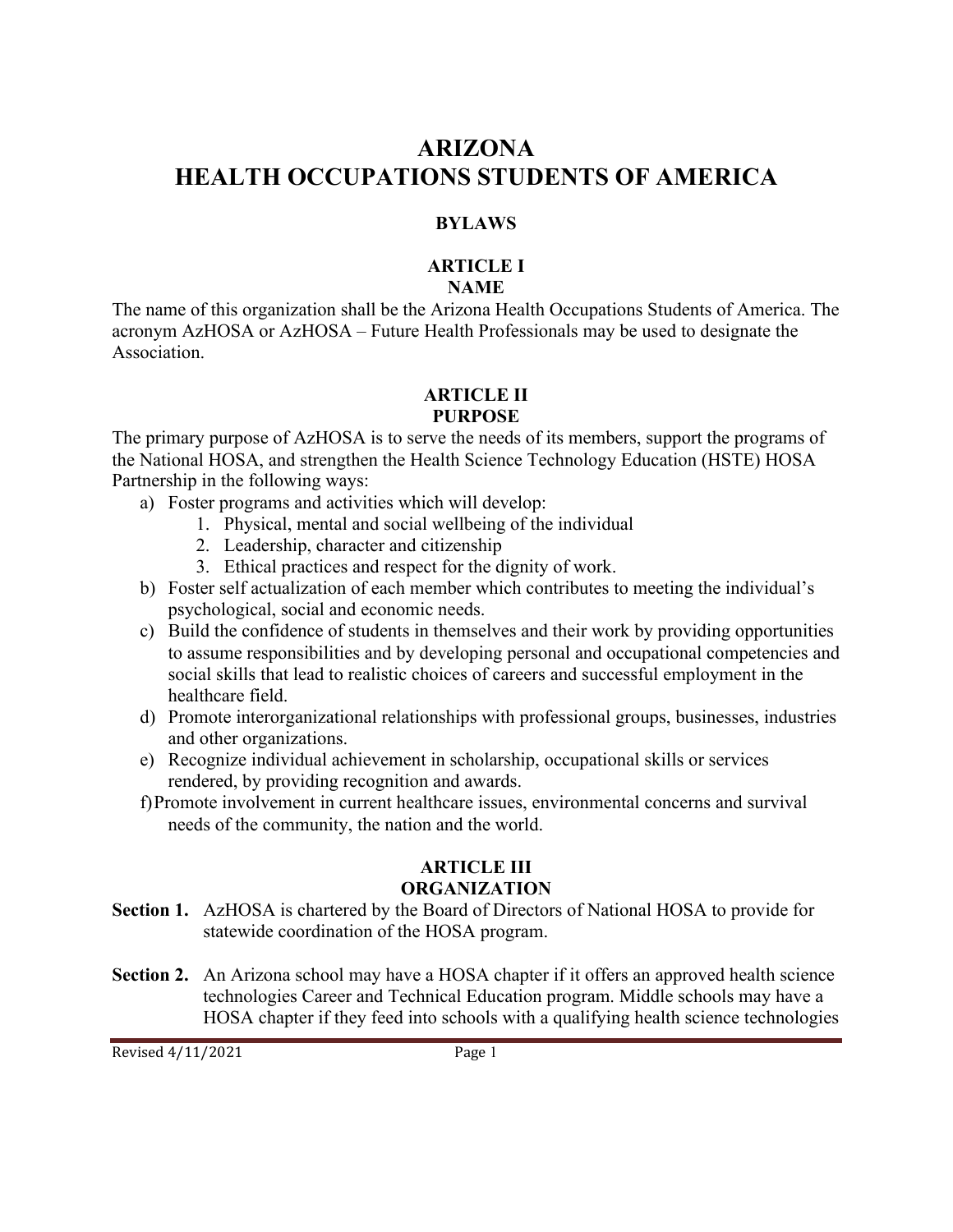program.

- **Section 3.** AzHOSA shall be composed of the following divisions: Secondary, Postsecondary/Collegiate, Middle School, Alumni and Professional.
- **Section 4.** The Secondary Division shall be composed of secondary students who are or have been enrolled in a Health Science program or an organized career awareness program or are interested in, planning to pursue, or pursuing a career in the health professions.
- **Section 5.** The Postsecondary/Collegiate Division shall be composed of students who are not enrolled in high school, have received a high school diploma or have or are pursuing a GED, and are enrolled in a healthcare related field at the undergraduate level.
- **Section 6.** The Middle School Division shall be composed of middle school students who are in grades 6-8 and are interested in or planning to pursue a career in the health professions. A middle school student is one who: a) is enrolled in a state-approved health science program or is planning to pursue a career in the health professions; and b) has not been promoted to a secondary institution (grades 9-12) prior to the state's annual conference.
- **Section 7.** The Alumni Division shall be composed of persons who have been a member of HOSA. Alumni Division members shall pay affiliation fees, but may not vote, make motions, hold office or compete in events.
- **Section 8.** The Professional Division shall be composed of persons who are associated with or participating in health science in a professional capacity. Members include health professionals, alumni, or other adult members of the community who wish to assist and support the HOSA program and its growth and development. Professional division members shall pay affiliation fees. Professional division members may not compete in events, and, unless a member of the Board of Directors, may not vote, make motions, or hold office.
- **Section 9.** Members-at-large shall be those persons otherwise qualified for membership where an active HOSA chapter has not yet been established. Members-at-large shall affiliate directly with AzHOSA, or by geographic region as determined by the AzHOSA. Members-at-large are not eligible to serve as voting delegates to the National HOSA Conference or seek national elected office.
- **Section 10.** The four regions of Arizona HOSA will be Region 1 Northern, Region 2 West Valley, Region 3 - East Valley and Region 4 - Southern and divided as equally as possible by membership but keep all school districts and CTED/JTED in the same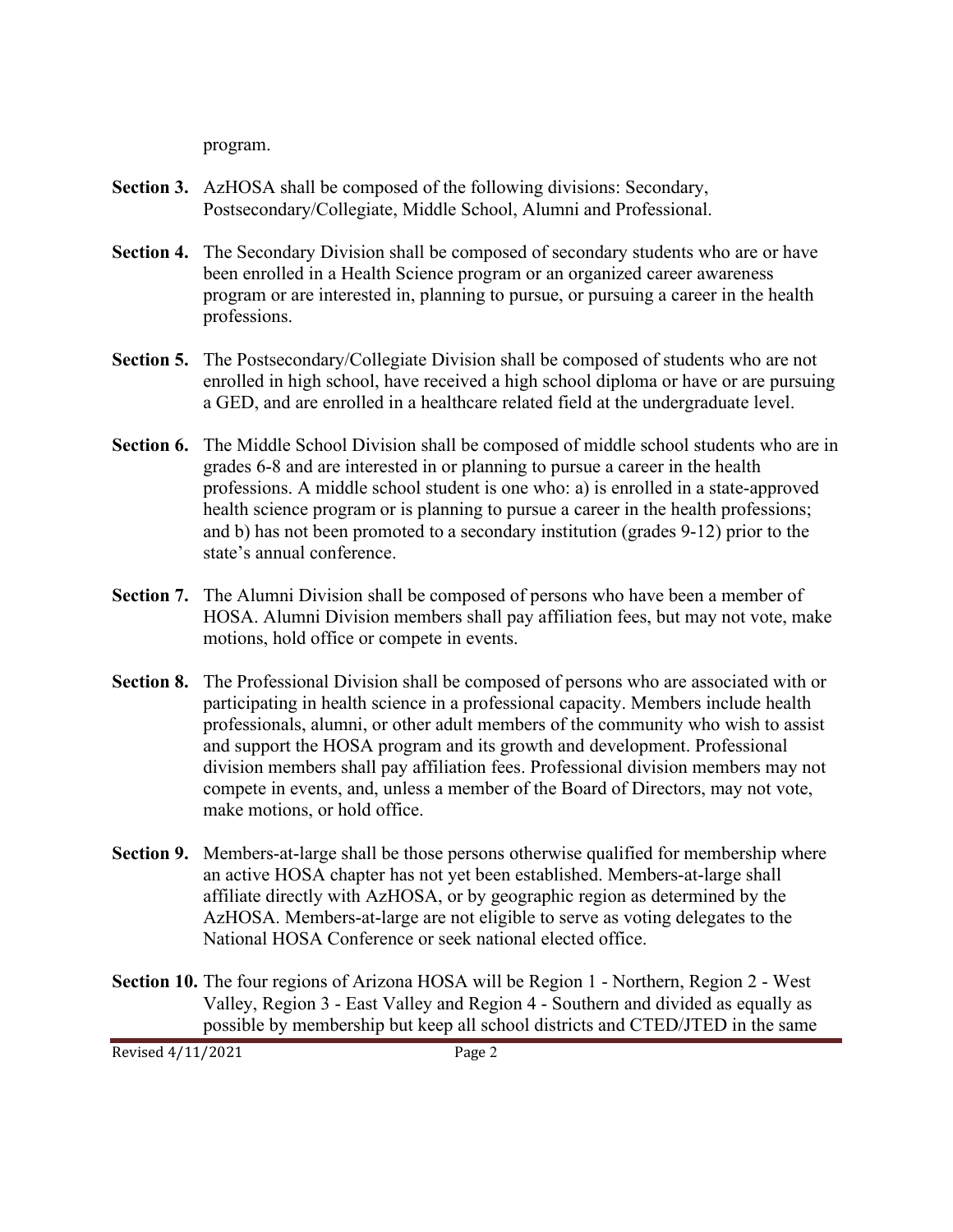region.

# **ARTICLE IV MEMBERSHIP**

- **Section 1.** Membership composition. Members shall be students who are or have been enrolled in health science classes or are interested in, planning to pursue, or pursuing a career in the health professions, and persons associated with, participating in, or supporting health science in a professional capacity. Any member of National HOSA residing within the State of Arizona must be a member of AzHOSA.
- **Section 2.** Members shall pay an annual affiliation fee as established by AzHOSA. This fee must be approved by the delegate assembly for each division. Additional affiliation fees may be assessed by the Chapter.
	- a) Affiliation fees for fall semester secondary students must be received by AzHOSA on or before January 1 of the membership year.
	- b) Affiliation fees for secondary students who enroll after January 1 must be received by AzHOSA on or before March 1 of that same year.
	- c) Affiliation fees for postsecondary/collegiate students who enroll after January 1 must be received by AzHOSA on or before March 1 of that same year. These students will be members for the remainder of the year and conclude on December 31.
- **Section 3.** Secondary and postsecondary/collegiate members who do not affiliate by the appropriate date shall be ineligible to participate in the National Competitive Events Program or seek national office.
- **Section 4.** The membership year shall begin on 1 July and conclude on 30 June.

# **ARTICLE V GOVERNANCE STRUCTURE**

**Section 1.** There shall be an AzHOSA Board of Directors and a Student Executive Council.

**Section 2.** The Board of Directors shall consist of no less than 7 or more than 15 members of the health profession. Members shall represent the regions and health career programs in the state. Members will serve for three years and may be reelected for one (1) additional three-year term. Members may be removed from the Board of Directors with a 2/3 vote for failure to behave in a professional and ethical manner and/or failure to perform their duties as assigned. Members may be elected to additional terms, after their initial two (2) terms, only after taking a year off. New members may be suggested by current members of the Board and elected to membership by the Board. The Ex-Officio Members of the advisory board will include: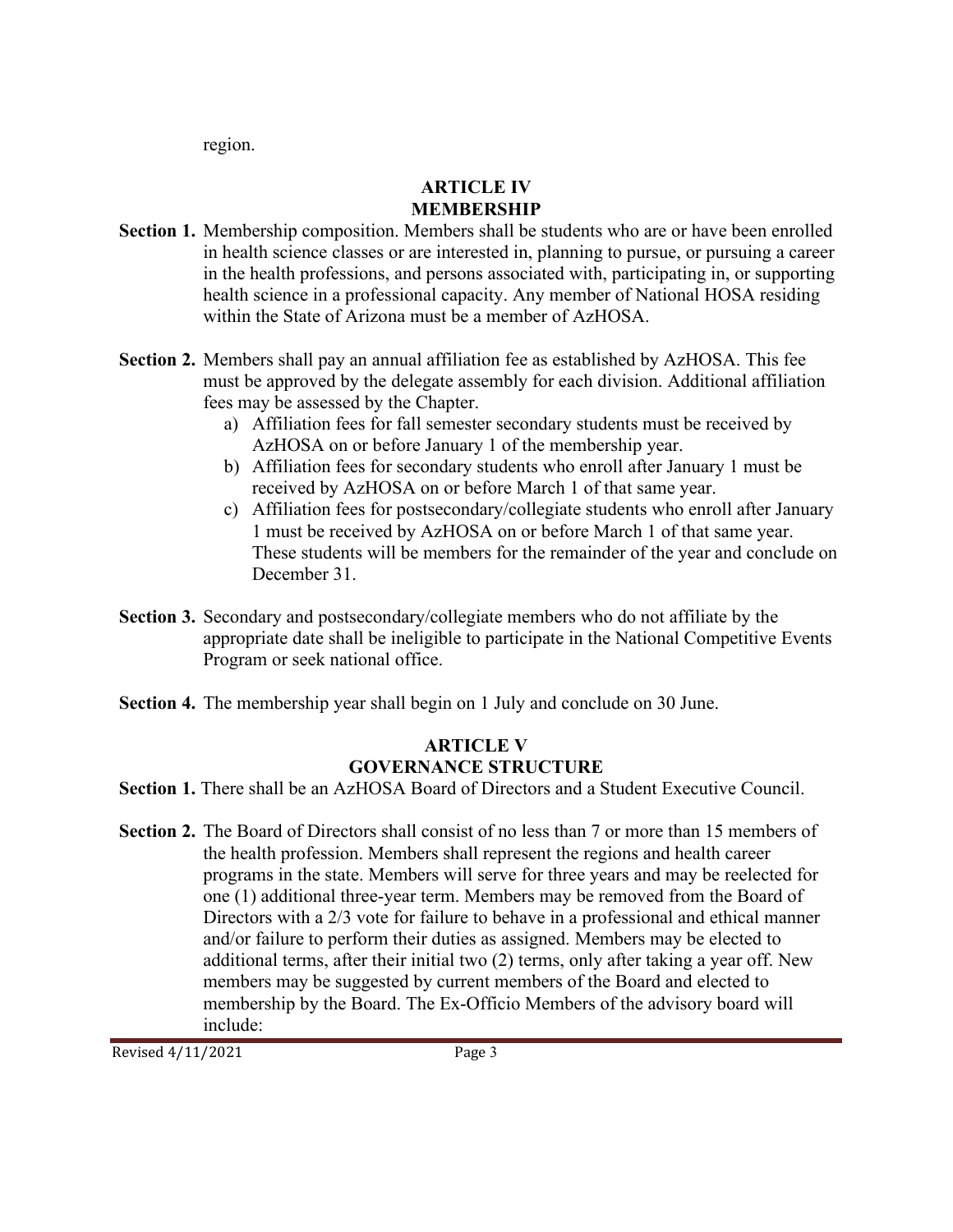- a) Arizona HOSA State Advisor
- b) AzHOSA Student President
- c) Arizona Department of Education (ADE) Health Careers Education State Program Specialist
- d) ADE Representative
- e) Arizona Health Careers Education Association (AHCEA) President
- f) Industry Leader
- g) Alumni Representative
- h) Immediate Past AzHOSA Board President
- **Section 3.** The AzHOSA Board of Directors shall meet at least three times a year (fall, spring, summer). The time and place will be determined by the AzHOSA State Advisor and the current President of the Board.
	- a) Special meetings of the Board of Directors may be called when requested by five members of the Board but not less than ten (10) days prior to the meeting.
	- b) The President shall preside at meetings of the Board of Directors.
	- c) The Board of Directors may conduct business electronically

**Section 4.** The AzHOSA Board of Directors shall:

- a) Perform duties as specified in these Bylaws and Policies as may be adopted by the Board and in compliance with the policies of the Arizona Department of Education.
- b) Recommend to the Board President creation of such committees, standing or special, as may be deemed appropriate to meet the goals of AzHOSA.
- c) Ratify chairperson and committee members appointed by the Board President. The Board President shall be an ex-officio member of all committees appointed by the Board.
- d) Amend the Bylaws and take other actions necessary to implement the purposes of Arizona HOSA

**Section 5.** Officers

- a) The following officers will serve on the Board of Directors: President, Vice-President, Secretary, Treasurer and must be current board members.
- b) Officers are elected by the Board of Directors.
- c) Officers will serve for a term of two (2) years and may only serve in a position once.
- d) A board member running for an officer position must have at least two (2) years left on their Board of Directors term or be eligible for reelection to the Board of Directors.
- e) Vacancy of Officer Positions may be filled for the remainder of the term by the Board of Directors.
- f) Officers may be removed from office with a 2/3 vote for failure to behave in a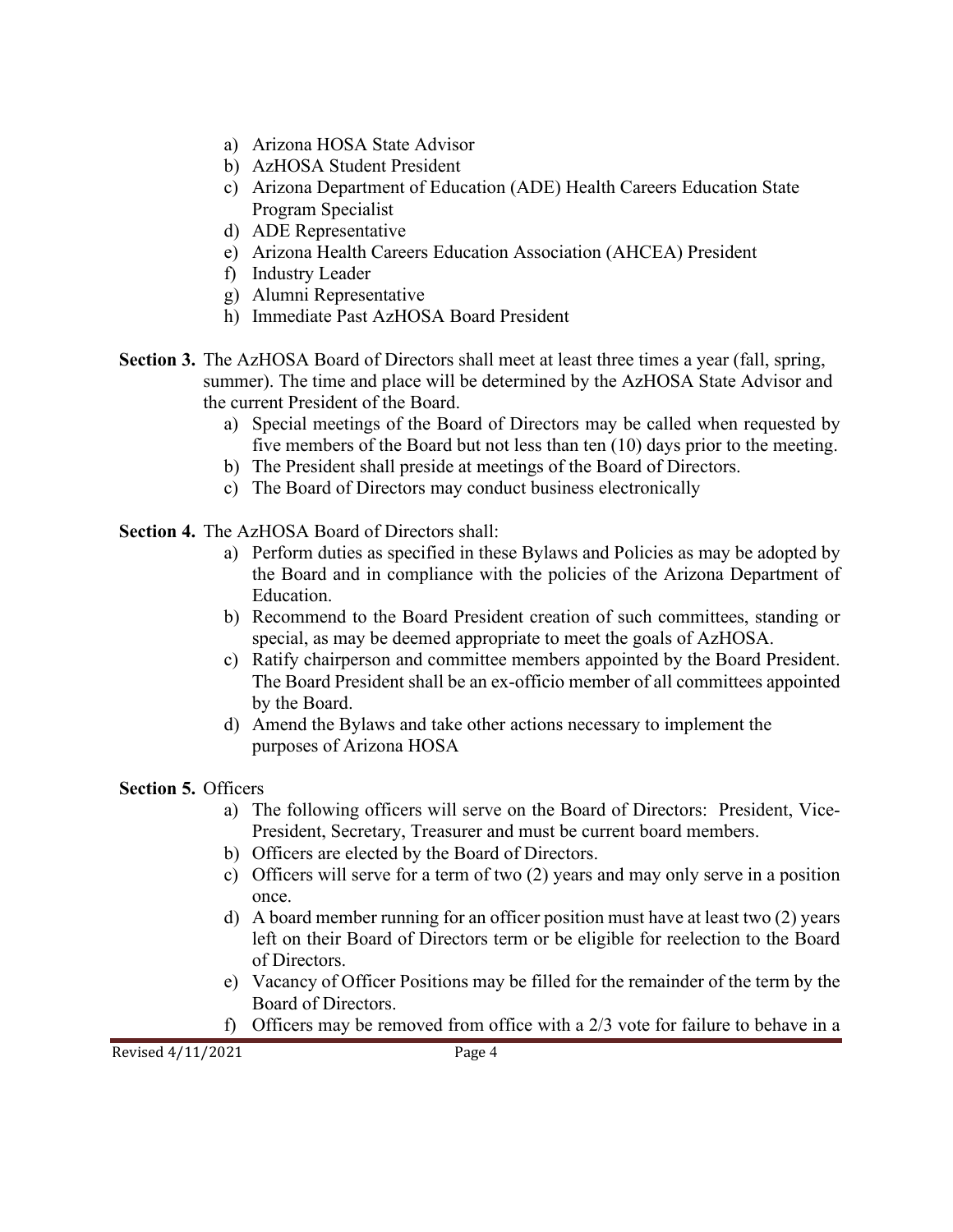professional and ethical manner and/or failure to perform their duties as assigned.

## **ARTICLE VI**

# **STUDENT EXECUTIVE COUNCIL OFFICERS**

- **Section 1.** The Student Executive Council shall be composed of all state officers of AzHOSA as designated in Article V, Section 3, and the State Advisor.
- **Section 2.** The Student Executive Council shall meet at least two times per year. They shall meet immediately preceding the State AzHOSA Conference. Other meetings shall be held, either in person or electronically, at the call of the President or by a majority of the Student Executive Council, with the approval of the State Advisor.
- **Section 3.** The Student Executive Council shall be responsible for assisting in planning and conducting the State Conference program and business sessions, as well as assisting in the annual HOSA Program of Work.
	- 1. The Student Executive Council shall consist of the following elected officers:
		- a) President
		- b) Region 1 Vice President
		- c) Region 2 Vice President
		- d) Region 3 Vice President
		- e) Region 4 Vice President
		- f) Post-Secondary Vice President
		- g) Secretary
		- h) Historian/Reporter
		- i) Parliamentarian.
	- 2. The Arizona HOSA Advisor shall be an ex officio member of the Student Executive Council.

**Section 4. Duties of Student Officers:** 

- a) AzHOSA Student Officers shall make themselves available, as necessary, in promoting the general welfare of HOSA.
- b) The President shall preside at the State AzHOSA Conference and all AzHOSA Student Executive Council meetings, make committee appointments (unless otherwise provided) and develop with the assistance of the Student Executive Council an Annual Program of Work.
- c) The Regional Vice-President shall serve AzHOSA members in their region in any capacity as directed by the President and shall assume the duties of the President in his/her absence. If the President is absent, the Regional Vice Presidents acting in conjunction with the AzHOSA Advisor shall select one of their number to act as President.
- d) The Postsecondary Vice-president shall promote the growth and development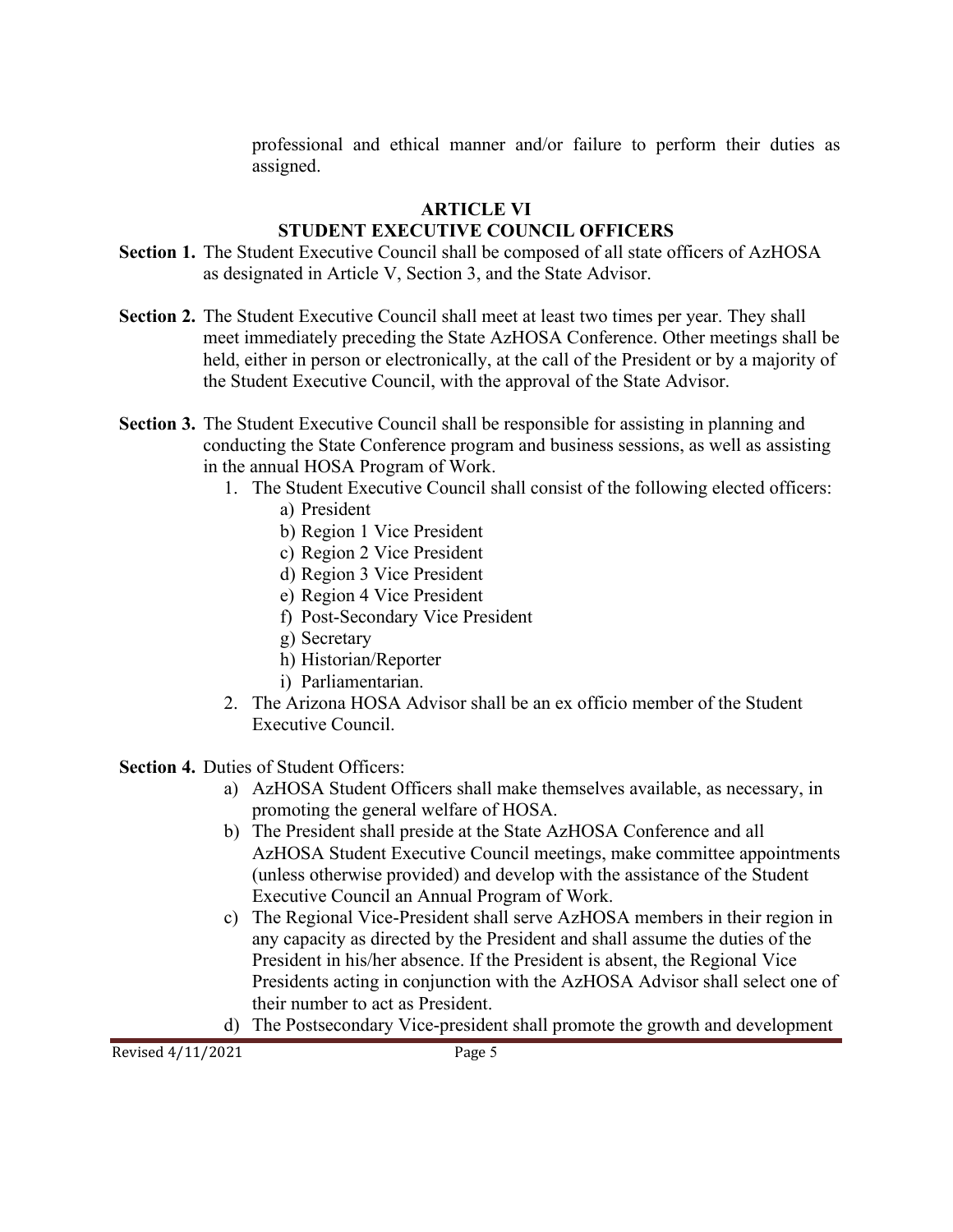of AzHOSA within postsecondary and collegiate schools. They shall serve in any other capacity as directed by the President.

- e) The Secretary shall record the minutes of all officer meetings and file such minutes and all other records and reports with the AzHOSA office.
- f) The Historian/Reporter shall keep records and other materials of historic importance to the Division, compile these materials into a yearbook for the state, prepare a narrative account of HOSA activities during their term of office and be responsible for publication, correspondence and public relations between the member associations. The Historian shall serve in any other capacity as directed by the President.
- g) The Parliamentarian the role of the parliamentarian at meetings is to be a resource to the chair, to assist the chair in the conduct of the meeting. The parliamentarian sits adjacent to the chair and unobtrusively gives the chair help, guidance and support during the meeting. The chair can and should consult with the parliamentarian when not certain on how to rule on a question or proceed in the circumstances

## **ARTICLE VII QUALIFICATIONS AND ELECTION OF STUDENT OFFICERS**

- **Section 1.** Officer candidates shall be required to pass the HOSA Information and Parliamentary Procedure Examinations. The qualifying scores of these examinations are determined by the nominating committee and the AzHOSA State Advisor. Candidates must be current members of HOSA in good standing.
- **Section 2.** The nominating committee shall be composed of the past state officers, health industry leaders, and an AzHOSA Board of Directors member and shall have its members selected by the state advisor. This nominating committee shall have at least three members and may interview qualified candidates and shall nominate at least one candidate for each office. Candidates may also be nominated from the floor if they have met the qualifying requirements.
- **Section 3.** Candidates for each office shall submit required information to AzHOSA prior to the State AzHOSA Conference by a date designated by the state advisor. This information shall include:
	- a) A nomination form with a record of HOSA offices held.
	- b) A verified statement of academic performance for the current school year.
	- c) A statement of support with the signature of the school principal, CTE director or dean; the signature of the local chapter advisor; and, the signature of parent or guardian if the candidate is under 18 years of age.
- **Section 4.** Officers shall be elected by ballot at the AzHOSA State Conference. In the event a majority vote is not secured by any candidate, a runoff will be held between the two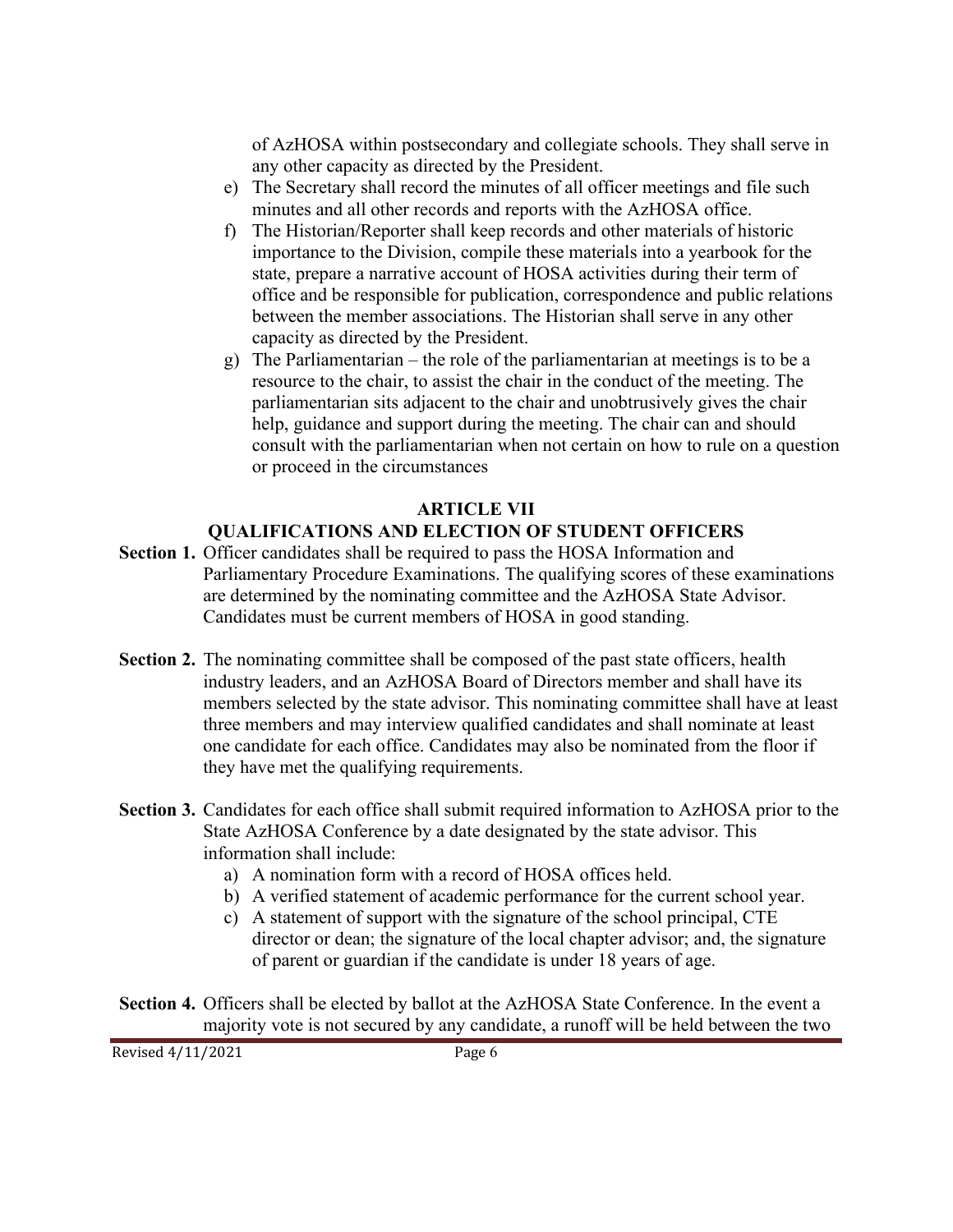candidates with the most votes.

- **Section 5.** The term of office shall be one year or until their successors are selected. The term of office shall begin immediately after the AzHOSA State Conference at which officers are elected. Officers may not succeed themselves and only serve two consecutive terms.
- **Section 6.** In the event of a vacancy in the office of President, the State Advisor, in consultation with the state officer team, will select the replacement from the 4 Vice Presidents to finish out the term. Other vacancies in offices may be filled by appointment by the Student Executive Council from the list of nominees for that office. When no previous candidate for that office is available the Student Executive Council may select another qualified candidate.

## **ARTICLE VIII ANNUAL BUSINESS MEETING**

- **Section 1.** An AzHOSA State Conference with an annual meeting shall be held each year with the time and place to be designated by the AzHOSA State Advisor but at least sixty days prior to the National HOSA Conference.
- **Section 2.** Each active AzHOSA Chapter shall be entitled to two (2) voting delegates to represent their chapter at the AzHOSA State Conference Annual Meeting.
- **Section 3.** The current AzHOSA State Officers shall serve as the voting delegates to the National HOSA Conference. Voting delegates shall be allowed for the Secondary and Postsecondary/Collegiate Divisions according to the current National HOSA formula: One alternate delegate should be selected for each delegate. In the case that there are more voting delegate positions than state officers, the AzHOSA State Advisor shall appoint the additional representatives. The Secretary, with the assistance of the State Advisor, shall notify National HOSA of the names of the elected delegates and alternates.
- **Section 4.** A Credentials/Tellers Committee and a Rules/Arbitration Committee shall be appointed by the Student Executive Council in advance of each State Conference. Each committee shall be composed of a secondary and a postsecondary/collegiate student and a secondary and postsecondary/collegiate advisor.
- **Section 5.** The Credentials/Tellers Committee shall review and approve the list of delegates compiled by AzHOSA, shall supervise registration of delegates, shall submit a report at the beginning of each meeting and just prior to the voting for officers on the number of delegates present and shall distribute ballots and tally votes for any ballot vote.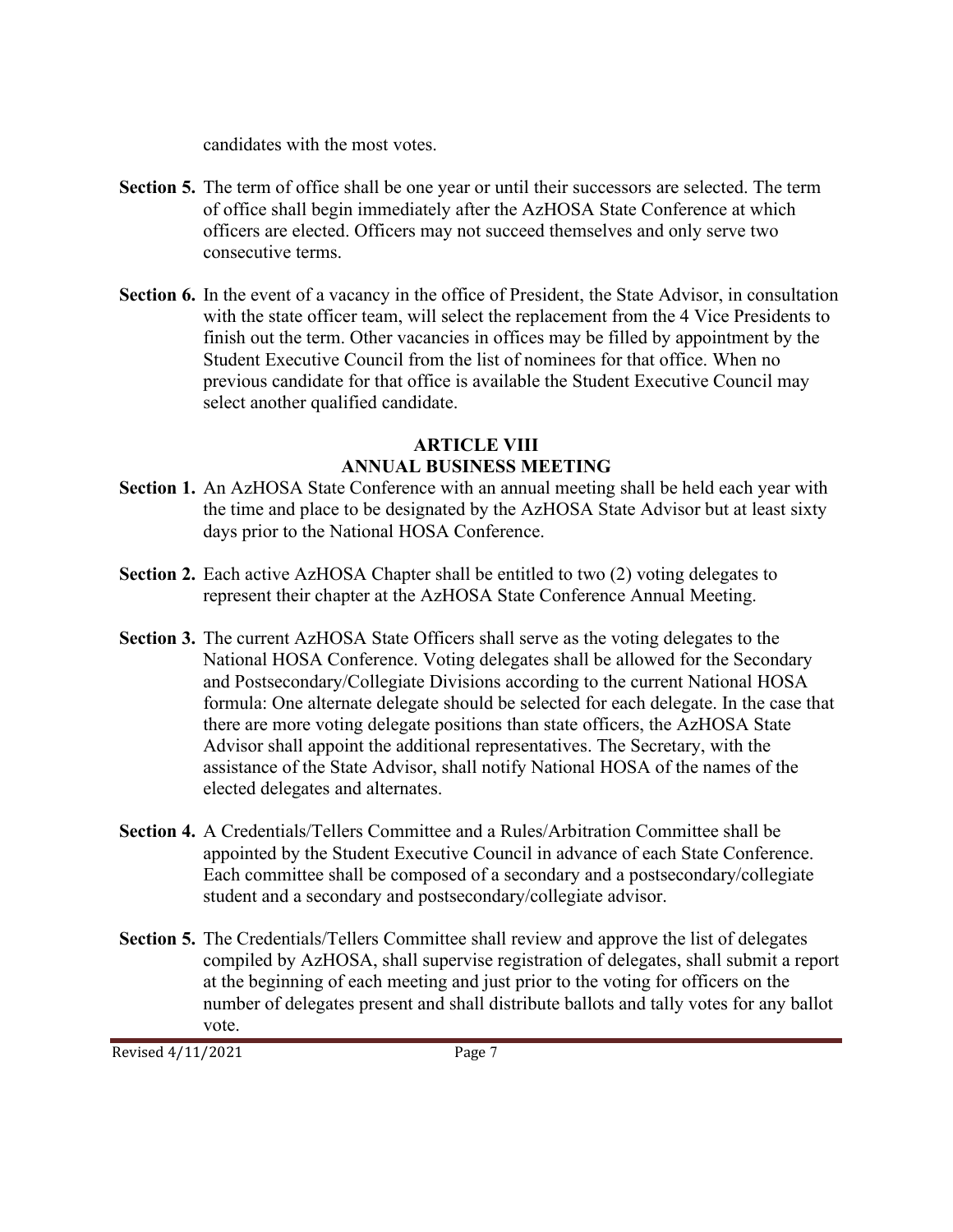**Section 6.** The Rules/Arbitration Committee shall, with the approval of the Student Executive Council, propose to the convention a list of rules, an order of business, and a code of conduct for the conference. The committee shall review all questions and disputes which have been prepared and submitted according to an established procedure and shall make appropriate recommendations to the Student Executive Council in a timely manner.

#### **ARTICLE IX PARLIAMENTARY AUTHORITY**

The rules contained in the current edition of *Robert's Rules of Order Newly Revised*, shall govern the organization in all cases to which they are applicable and in which they are not inconsistent with these Bylaws, the Bylaws or corporate charter of HOSA, Inc. and any special rules the organization may adopt.

# **ARTICLE X STATE ADVISOR**

- **Section 1.** The AzHOSA State Advisor or the appointed representative shall be responsible for the association.
- **Section 2.** Advisors to assist HOSA's growth and development may be appointed as deemed necessary.

#### **ARTICLE XI FISCAL YEAR**

- **Section 1.** The fiscal year of the Arizona HOSA shall be July 1 through June 30.
- **Section 2.** The Board of Directors shall designate a bonded fiscal agent to be responsible for all accounting records for the Arizona HOSA and for the proper handling and disbursement of State Association funds.

### **ARTICLE XII AMENDMENTS**

These Bylaws may be amended by a two thirds vote at any State AzHOSA Conference, provided the amendment has been proposed by the Student Executive Council or any Chapter. Proposed amendments must be submitted in writing to the State Advisor and the Board of Directors at least ninety days before the State AzHOSA Conference. All proposed amendments must be submitted by the AzHOSA to the chartered Chapters at least forty-five days prior to the State Conference.